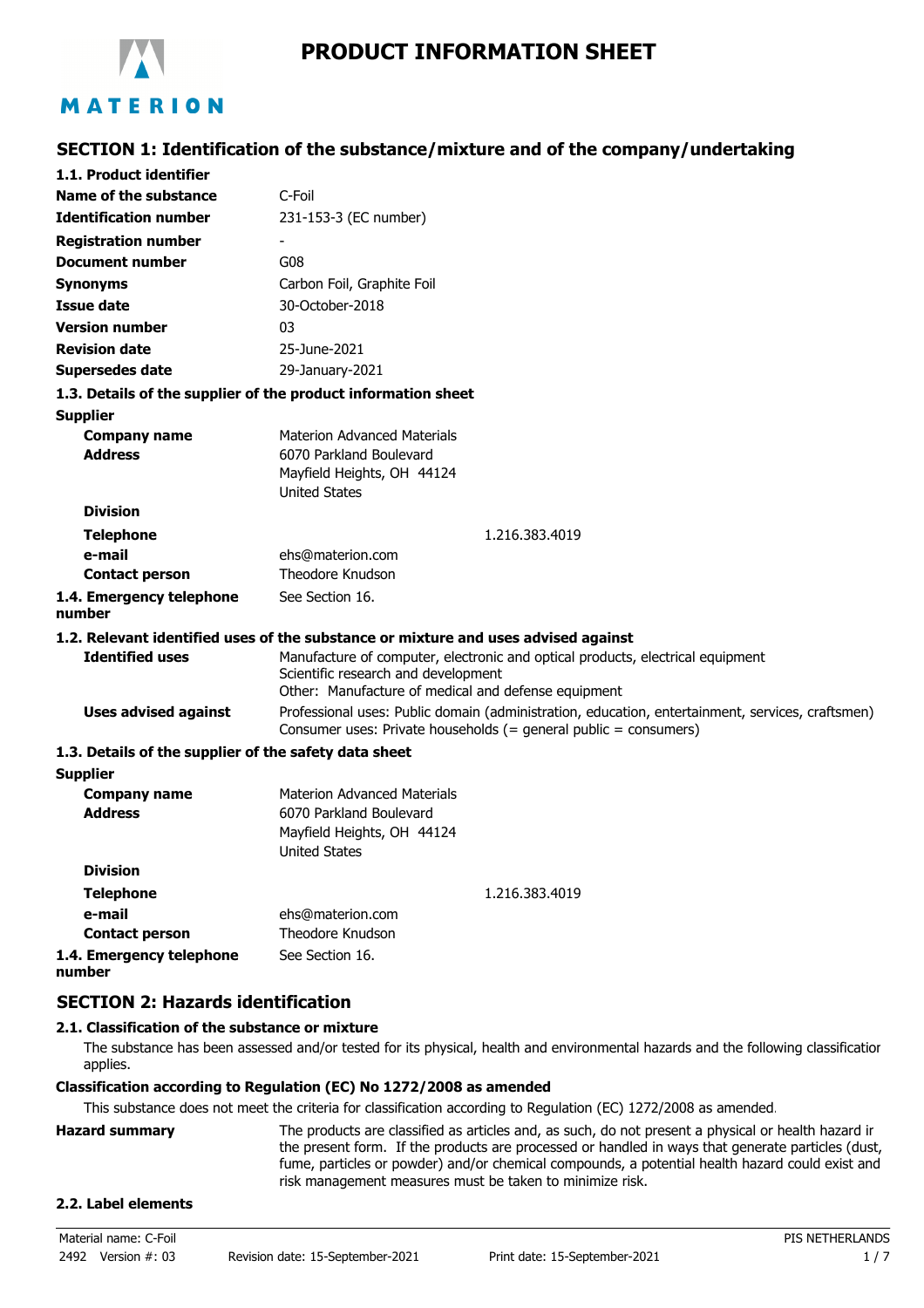|                                   | Label according to Regulation (EC) No. 1272/2008 as amended                                       |  |  |
|-----------------------------------|---------------------------------------------------------------------------------------------------|--|--|
| <b>Hazard pictograms</b>          | None.                                                                                             |  |  |
| <b>Signal word</b>                | None.                                                                                             |  |  |
| <b>Hazard statements</b>          | The substance does not meet the criteria for classification.                                      |  |  |
| <b>Precautionary statements</b>   |                                                                                                   |  |  |
| <b>Prevention</b>                 | Observe good industrial hygiene practices.                                                        |  |  |
| <b>Response</b>                   | Wash hands after handling.                                                                        |  |  |
| <b>Storage</b>                    | Store away from incompatible materials.                                                           |  |  |
| <b>Disposal</b>                   | Dispose of waste and residues in accordance with local authority requirements.                    |  |  |
| Supplemental label<br>information | For further information, please contact the Product Stewardship Department at $+1.216.383.4019$ . |  |  |
| 2.3. Other hazards                | Not a PBT or vPvB substance or mixture.                                                           |  |  |

# **SECTION 3: Composition/information on ingredients**

#### **3.1. Substances**

#### **General information**

| <b>Chemical name</b> | $\frac{0}{0}$                            | No.                    | CAS-No. / EC REACH Registration No. Index No. |                          | <b>Notes</b> |
|----------------------|------------------------------------------|------------------------|-----------------------------------------------|--------------------------|--------------|
| Carbon               | 100                                      | 7440-44-0<br>231-153-3 | $\overline{\phantom{0}}$                      | $\overline{\phantom{a}}$ |              |
|                      | <b>Classification:</b> Self-heat. 2;H252 |                        |                                               |                          |              |

# **SECTION 4: First aid measures**

| <b>General information</b>                                                               | Ensure that medical personnel are aware of the material(s) involved, and take precautions to<br>protect themselves. |  |  |
|------------------------------------------------------------------------------------------|---------------------------------------------------------------------------------------------------------------------|--|--|
| 4.1. Description of first aid measures                                                   |                                                                                                                     |  |  |
| <b>Inhalation</b>                                                                        | Move to fresh air. Call a physician if symptoms develop or persist.                                                 |  |  |
| <b>Skin contact</b>                                                                      | Wash off with soap and water. Get medical attention if irritation develops and persists.                            |  |  |
| Eye contact                                                                              | Rinse with water. Get medical attention if irritation develops and persists.                                        |  |  |
| <b>Ingestion</b>                                                                         | Rinse mouth. Get medical attention if symptoms occur.                                                               |  |  |
| 4.2. Most important<br>symptoms and effects, both<br>acute and delayed                   | Under normal conditions of intended use, this material does not pose a risk to health.                              |  |  |
| 4.3. Indication of any<br>immediate medical attention<br>and special treatment<br>needed | Treat symptomatically.                                                                                              |  |  |

# **SECTION 5: Firefighting measures**

| <b>General fire hazards</b>                                                                | No unusual fire or explosion hazards noted.                                                |  |  |
|--------------------------------------------------------------------------------------------|--------------------------------------------------------------------------------------------|--|--|
| 5.1. Extinguishing media<br>Suitable extinguishing<br>media                                | Water fog. Foam. Dry chemical powder. Carbon dioxide (CO2).                                |  |  |
| Unsuitable extinguishing<br>media                                                          | Do not use water as an extinguisher.                                                       |  |  |
| 5.2. Special hazards arising<br>from the substance or<br>mixture                           | This product is not flammable.                                                             |  |  |
| 5.3. Advice for firefighters<br><b>Special protective</b><br>equipment for<br>firefighters | Wear suitable protective equipment.                                                        |  |  |
| <b>Special firefighting</b><br>procedures                                                  | Use water spray to cool unopened containers.                                               |  |  |
| <b>Specific methods</b>                                                                    | Use standard firefighting procedures and consider the hazards of other involved materials. |  |  |
| $CPCTTANC.$ A saidental valence means via                                                  |                                                                                            |  |  |

# **SECTION 6: Accidental release measures**

## **6.1. Personal precautions, protective equipment and emergency procedures**

For non-emergency **Keep unnecessary personnel away. For personal protection, see section 8 of the PIS. personnel**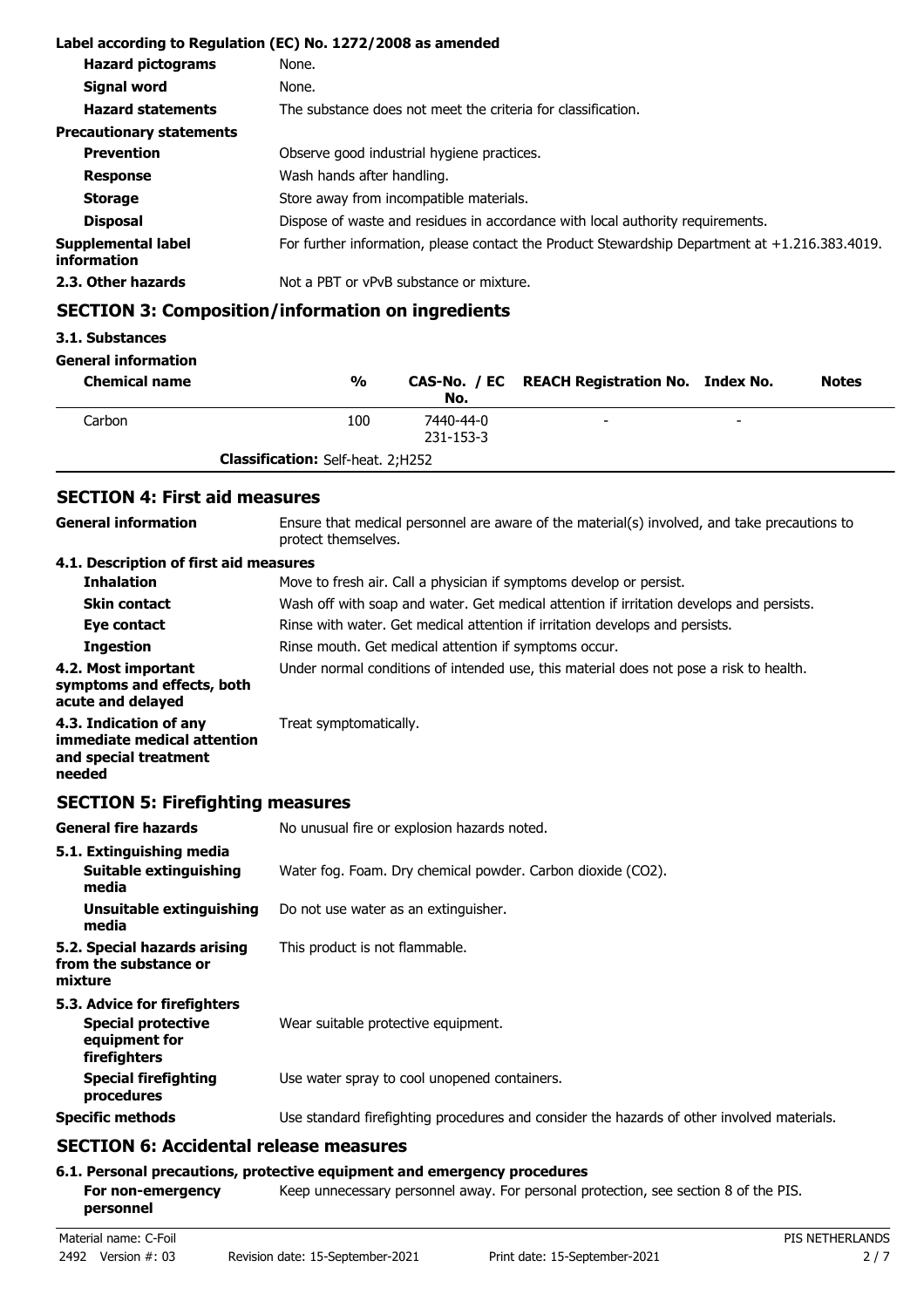| For emergency<br>responders                                  | As supplied, this product poses no special release issues.                                        |
|--------------------------------------------------------------|---------------------------------------------------------------------------------------------------|
| 6.2. Environmental<br>precautions                            | Not relevant, due to the form of the product.                                                     |
| 6.3. Methods and material for<br>containment and cleaning up | Stop the flow of material, if this is without risk.                                               |
| 6.4. Reference to other<br>sections                          | For personal protection, see section 8 of the PIS. For waste disposal, see section 13 of the PIS. |

# **SECTION 7: Handling and storage**

| 7.1. Precautions for safe<br>handling                                   | Minimise dust generation and accumulation. Observe good industrial hygiene practices. |
|-------------------------------------------------------------------------|---------------------------------------------------------------------------------------|
| 7.2. Conditions for safe<br>storage, including any<br>incompatibilities | Store in a closed container away from incompatible materials.                         |
| 7.3. Specific end use(s)                                                | Not relevant.                                                                         |

# **SECTION 8: Exposure controls/personal protection**

| 8.1. Control parameters                              |                                                                                                                                                                                                                                                                                                                                                                                                        |  |  |
|------------------------------------------------------|--------------------------------------------------------------------------------------------------------------------------------------------------------------------------------------------------------------------------------------------------------------------------------------------------------------------------------------------------------------------------------------------------------|--|--|
| <b>Occupational exposure limits</b>                  | No exposure limits noted for ingredient(s).                                                                                                                                                                                                                                                                                                                                                            |  |  |
| <b>Biological limit values</b>                       | No biological exposure limits noted for the ingredient(s).                                                                                                                                                                                                                                                                                                                                             |  |  |
| <b>Recommended monitoring</b><br>procedures          | Follow standard monitoring procedures.                                                                                                                                                                                                                                                                                                                                                                 |  |  |
| Derived no effect levels<br>(DNELs)                  | Not available.                                                                                                                                                                                                                                                                                                                                                                                         |  |  |
| <b>Predicted no effect</b><br>concentrations (PNECs) | Not available.                                                                                                                                                                                                                                                                                                                                                                                         |  |  |
| 8.2. Exposure controls                               |                                                                                                                                                                                                                                                                                                                                                                                                        |  |  |
| <b>Appropriate engineering</b><br>controls           | Good general ventilation (typically 10 air changes per hour) should be used. Ventilation rates should<br>be matched to conditions. If applicable, use process enclosures, local exhaust ventilation, or other<br>engineering controls to maintain airborne levels below recommended exposure limits. If exposure<br>limits have not been established, maintain airborne levels to an acceptable level. |  |  |
|                                                      | Individual protection measures, such as personal protective equipment                                                                                                                                                                                                                                                                                                                                  |  |  |
| <b>General information</b>                           | Personal protection equipment should be chosen according to the CEN standards and in discussion<br>with the supplier of the personal protective equipment.                                                                                                                                                                                                                                             |  |  |
| Eye/face protection                                  | Wear safety glasses with side shields (or goggles).                                                                                                                                                                                                                                                                                                                                                    |  |  |
| <b>Skin protection</b>                               |                                                                                                                                                                                                                                                                                                                                                                                                        |  |  |
| - Hand protection                                    | Wear protective gloves.                                                                                                                                                                                                                                                                                                                                                                                |  |  |
| - Other                                              | Wear suitable protective clothing.                                                                                                                                                                                                                                                                                                                                                                     |  |  |
| <b>Respiratory protection</b>                        | In case of insufficient ventilation, wear suitable respiratory equipment.                                                                                                                                                                                                                                                                                                                              |  |  |
| <b>Thermal hazards</b>                               | Wear appropriate thermal protective clothing, when necessary.                                                                                                                                                                                                                                                                                                                                          |  |  |
| <b>Hygiene measures</b>                              | Always observe good personal hygiene measures, such as washing after handling the material and<br>before eating, drinking, and/or smoking. Routinely wash work clothing and protective equipment to<br>remove contaminants.                                                                                                                                                                            |  |  |
| <b>Environmental exposure</b><br>controls            | Environmental manager must be informed of all major releases.                                                                                                                                                                                                                                                                                                                                          |  |  |

# **SECTION 9: Physical and chemical properties**

# **9.1. Information on basic physical and chemical properties**

| <b>Appearance</b>                          |                             |
|--------------------------------------------|-----------------------------|
| <b>Physical state</b>                      | Solid.                      |
| Form                                       | Solid.                      |
| Colour                                     | Dark grey.                  |
| Odour                                      | None.                       |
| <b>Odour threshold</b>                     | Not applicable.             |
| рH                                         | Not applicable.             |
| Melting point/freezing point               | 3500 °C (6332 °F) estimated |
| Initial boiling point and<br>boiling range | Not applicable.             |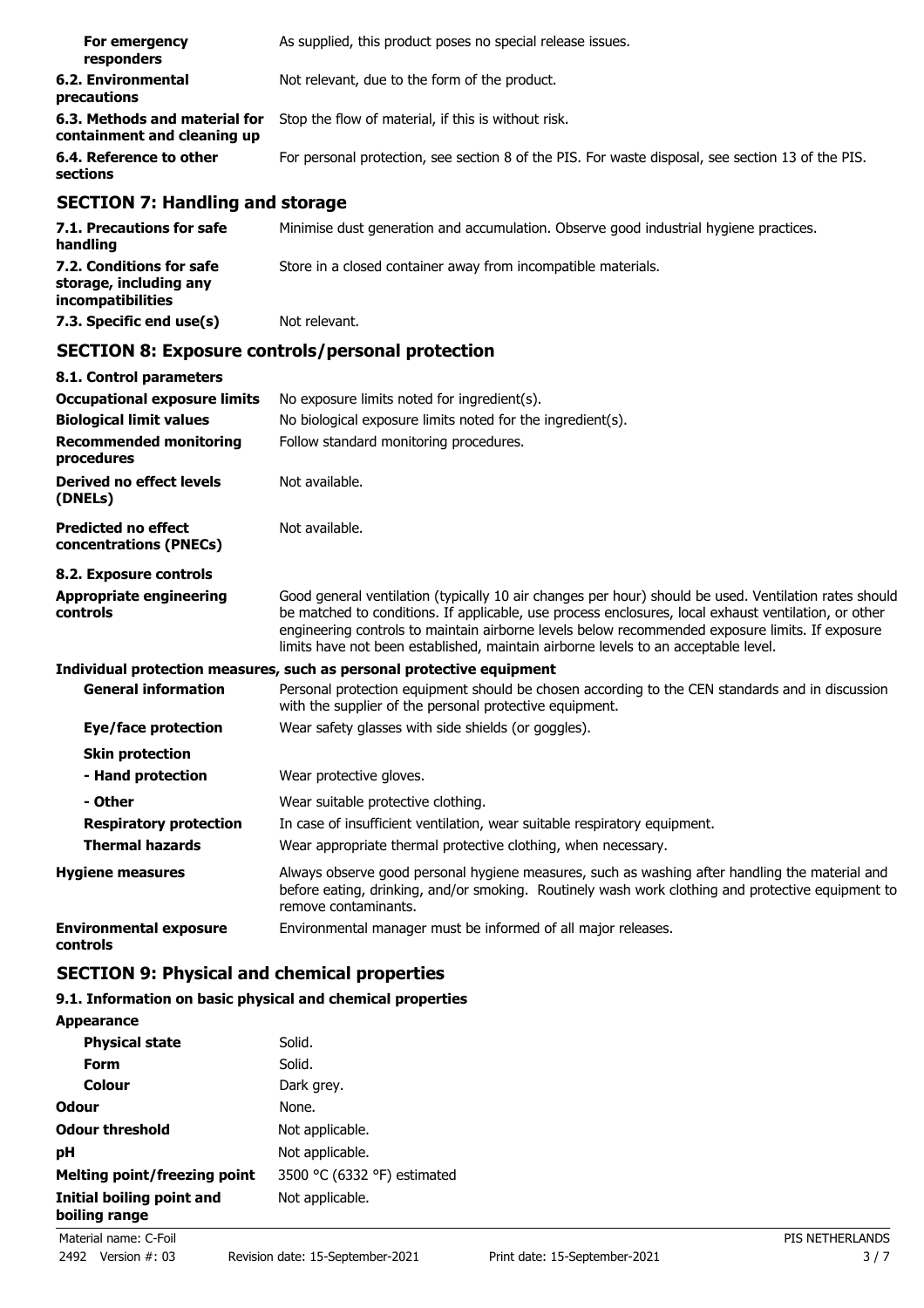| <b>Flash point</b>                                 | Not applicable. |
|----------------------------------------------------|-----------------|
| <b>Evaporation rate</b>                            | Not applicable. |
| <b>Flammability (solid, gas)</b>                   | None known.     |
| Upper/lower flammability or explosive limits       |                 |
| <b>Flammability limit - lower</b><br>(%)           | Not applicable. |
| <b>Flammability limit -</b><br>upper $(% )$        | Not applicable. |
| <b>Explosive limit - lower (</b><br>%)             | Not applicable. |
| <b>Explosive limit - lower (</b><br>%) temperature | Not applicable. |
| <b>Explosive limit - upper</b><br>(%)              | Not applicable. |
| <b>Explosive limit - upper (</b><br>%) temperature | Not applicable. |
| <b>Vapour pressure</b>                             | Not applicable. |
| <b>Vapour density</b>                              | Not applicable. |
| <b>Relative density</b>                            | Not applicable. |
| Solubility(ies)                                    |                 |
| Solubility (water)                                 | Insoluble       |
| <b>Partition coefficient</b><br>(n-octanol/water)  | Not applicable. |
| <b>Auto-ignition temperature</b>                   | Not applicable. |
| <b>Decomposition temperature</b>                   | Not applicable. |
| <b>Viscosity</b>                                   | Not applicable. |
| <b>Explosive properties</b>                        | Not explosive.  |
| <b>Oxidising properties</b>                        | Not oxidising.  |
| 9.2. Other information                             |                 |
| <b>Explosive limit</b>                             | Not applicable. |
| <b>Molecular formula</b>                           | C               |
| <b>Molecular weight</b>                            | 12,01 g/mol     |
|                                                    |                 |

# **SECTION 10: Stability and reactivity**

| 10.1. Reactivity                            | The product is stable and non-reactive under normal conditions of use, storage and transport. |
|---------------------------------------------|-----------------------------------------------------------------------------------------------|
| 10.2. Chemical stability                    | Material is stable under normal conditions.                                                   |
| 10.3. Possibility of hazardous<br>reactions | No dangerous reaction known under conditions of normal use.                                   |
| 10.4. Conditions to avoid                   | Contact with incompatible materials.                                                          |
| 10.5. Incompatible materials                | Chlorine.                                                                                     |
| 10.6. Hazardous<br>decomposition products   | No hazardous decomposition products are known.                                                |

# **SECTION 11: Toxicological information**

| <b>General information</b>                      | Occupational exposure to the substance or mixture may cause adverse effects.                                           |  |
|-------------------------------------------------|------------------------------------------------------------------------------------------------------------------------|--|
| <b>Information on likely routes of exposure</b> |                                                                                                                        |  |
| <b>Inhalation</b>                               | No adverse effects due to inhalation are expected.                                                                     |  |
| <b>Skin contact</b>                             | No adverse effects due to skin contact are expected.                                                                   |  |
| Eye contact                                     | Not likely, due to the form of the product.                                                                            |  |
| <b>Ingestion</b>                                | May cause discomfort if swallowed. However, ingestion is not likely to be a primary route of<br>occupational exposure. |  |
| Symptoms                                        | None known.                                                                                                            |  |
| 11.1. Information on toxicological effects      |                                                                                                                        |  |
| <b>Acute toxicity</b>                           | Not known.                                                                                                             |  |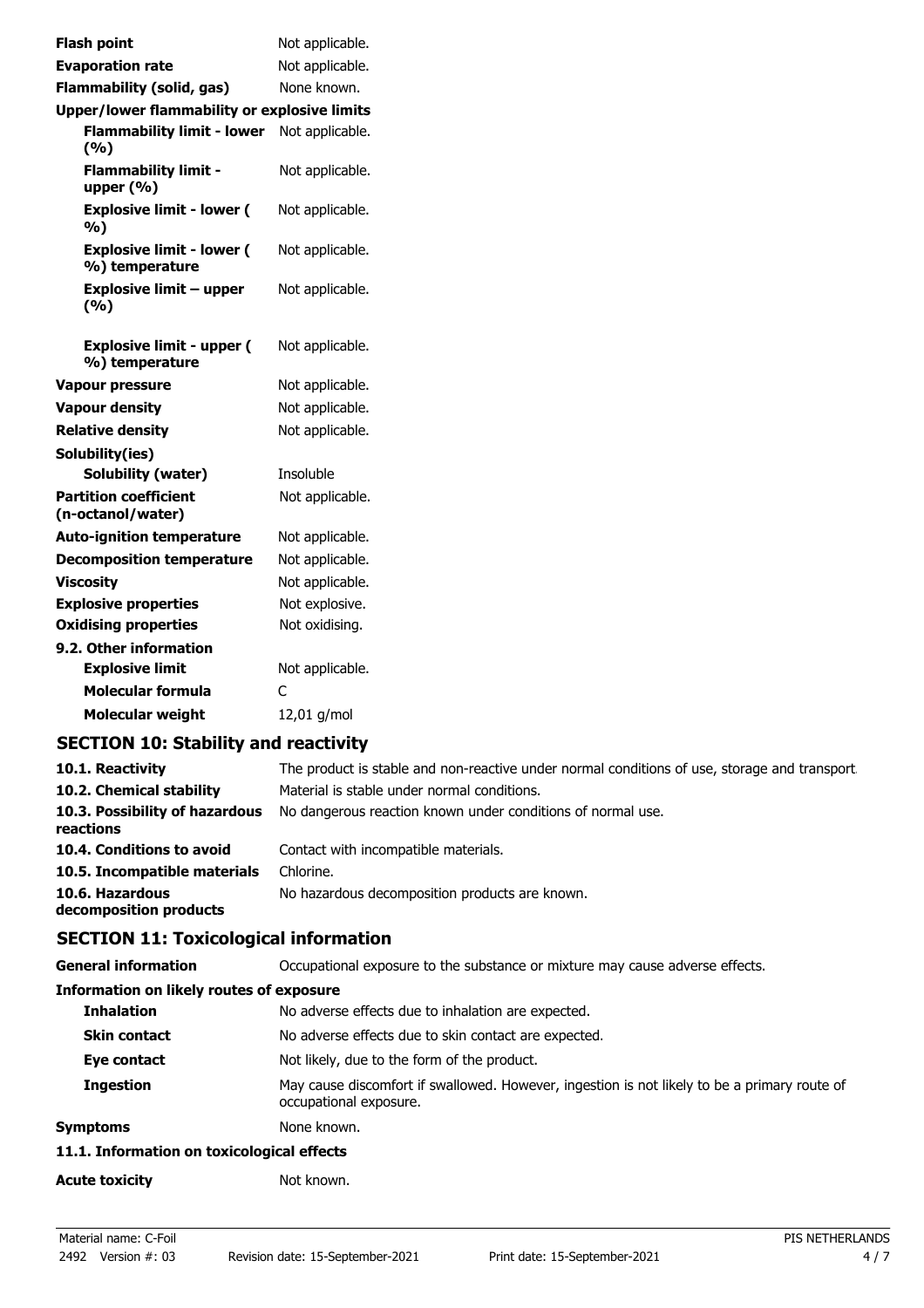| <b>Components</b>                                          | <b>Species</b>                                                                  | <b>Test Results</b> |  |
|------------------------------------------------------------|---------------------------------------------------------------------------------|---------------------|--|
| Carbon (CAS 7440-44-0)                                     |                                                                                 |                     |  |
| Acute                                                      |                                                                                 |                     |  |
| Oral                                                       |                                                                                 |                     |  |
| LD50                                                       | Rat                                                                             | $>10000$ mg/kg      |  |
|                                                            | * Estimates for product may be based on additional component data not shown.    |                     |  |
| <b>Skin corrosion/irritation</b>                           | Not likely, due to the form of the product.                                     |                     |  |
| Serious eye damage/eye<br>irritation                       | Not likely, due to the form of the product.                                     |                     |  |
| <b>Respiratory sensitisation</b>                           | Not a respiratory sensitizer.                                                   |                     |  |
| <b>Skin sensitisation</b>                                  | Not a skin sensitiser.                                                          |                     |  |
| <b>Germ cell mutagenicity</b>                              | Based on available data, the classification criteria are not met.               |                     |  |
| <b>Carcinogenicity</b>                                     | This product is not considered to be a carcinogen by IARC, ACGIH, NTP, or OSHA. |                     |  |
| <b>Reproductive toxicity</b>                               | Not classified.                                                                 |                     |  |
| <b>Specific target organ toxicity</b><br>- single exposure | Not classified.                                                                 |                     |  |
| Specific target organ toxicity<br>- repeated exposure      | Not classified.                                                                 |                     |  |
| <b>Aspiration hazard</b>                                   | Not an aspiration hazard.                                                       |                     |  |
| Mixture versus substance<br>information                    | No information available.                                                       |                     |  |
| <b>Other information</b>                                   | This product has no known adverse effect on human health.                       |                     |  |

# **SECTION 12: Ecological information**

| 12.1. Toxicity                                            | Due to partial or complete lack of data the classification for hazardous to the aquatic environment,<br>is not possible.                                                                   |
|-----------------------------------------------------------|--------------------------------------------------------------------------------------------------------------------------------------------------------------------------------------------|
| 12.2. Persistence and<br>degradability                    |                                                                                                                                                                                            |
| 12.3. Bioaccumulative<br>potential                        | No data available.                                                                                                                                                                         |
| <b>Partition coefficient</b><br>n-octanol/water (log Kow) | Not available.                                                                                                                                                                             |
| <b>Bioconcentration factor (BCF)</b>                      | Not available.                                                                                                                                                                             |
| 12.4. Mobility in soil                                    | No data available.                                                                                                                                                                         |
| 12.5. Results of PBT and<br><b>vPvB</b> assessment        | Not a PBT or vPvB substance or mixture.                                                                                                                                                    |
| 12.6. Other adverse effects                               | No other adverse environmental effects (e.g. ozone depletion, photochemical ozone creation<br>potential, endocrine disruption, global warming potential) are expected from this component. |

# **SECTION 13: Disposal considerations**

## **13.1. Waste treatment methods**

| <b>Residual waste</b>                  | Dispose of in accordance with local regulations. Empty containers or liners may retain some product<br>residues. This material and its container must be disposed of in a safe manner (see: Disposal<br>instructions). |
|----------------------------------------|------------------------------------------------------------------------------------------------------------------------------------------------------------------------------------------------------------------------|
| <b>Contaminated packaging</b>          | Since emptied containers may retain product residue, follow label warnings even after container is<br>emptied. Empty containers should be taken to an approved waste handling site for recycling or<br>disposal.       |
| EU waste code                          | The Waste code should be assigned in discussion between the user, the producer and the waste<br>disposal company.                                                                                                      |
| <b>Disposal</b><br>methods/information | Collect and reclaim or dispose in sealed containers at licensed waste disposal site.                                                                                                                                   |
| <b>Special precautions</b>             | Dispose in accordance with all applicable regulations.                                                                                                                                                                 |

# **SECTION 14: Transport information**

## **ADR**

14.1. - 14.6.: Not regulated as dangerous goods.

**RID**

14.1. - 14.6.: Not regulated as dangerous goods.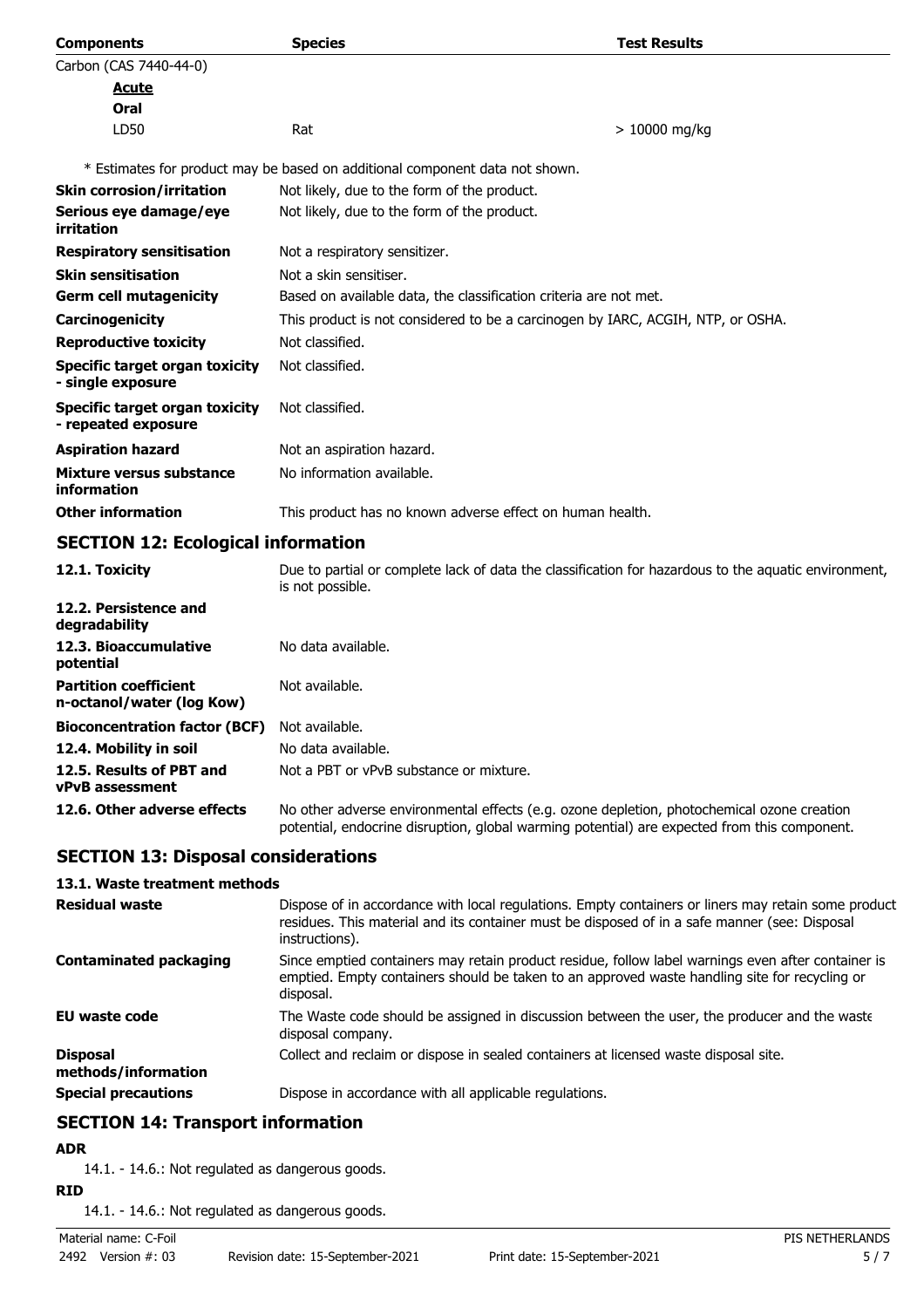## **ADN**

14.1. - 14.6.: Not regulated as dangerous goods.

**IATA**

14.1. - 14.6.: Not regulated as dangerous goods.

# **IMDG**

14.1. - 14.6.: Not regulated as dangerous goods.

# **SECTION 15: Regulatory information**

### **15.1. Safety, health and environmental regulations/legislation specific for the substance or mixture**

## **EU regulations**

**Regulation (EC) No. 1005/2009 on substances that deplete the ozone layer, Annex I and II, as amended** Not listed.

**Regulation (EU) 2019/1021 On persistent organic pollutants (recast), as amended**

Not listed.

**Regulation (EU) No. 649/2012 concerning the export and import of dangerous chemicals, Annex I, Part 1 as amended**

Not listed.

**Regulation (EU) No. 649/2012 concerning the export and import of dangerous chemicals, Annex I, Part 2 as amended**

Not listed.

**Regulation (EU) No. 649/2012 concerning the export and import of dangerous chemicals, Annex I, Part 3 as amended**

Not listed.

**Regulation (EU) No. 649/2012 concerning the export and import of dangerous chemicals, Annex V as amended** Not listed.

**Regulation (EC) No. 166/2006 Annex II Pollutant Release and Transfer Registry, as amended** Carbon (CAS 7440-44-0)

**Regulation (EC) No. 1907/2006, REACH Article 59(10) Candidate List as currently published by ECHA** Not listed.

## **Authorisations**

**Regulation (EC) No. 1907/2006, REACH Annex XIV Substances subject to authorization, as amended** Not listed.

#### **Restrictions on use**

**Regulation (EC) No. 1907/2006, REACH Annex XVII Substances subject to restriction on marketing and use as amended**

Not listed.

**Directive 2004/37/EC: on the protection of workers from the risks related to exposure to carcinogens and mutagens at work, as amended.**

Not listed.

#### **Other EU regulations**

**Directive 2012/18/EU on major accident hazards involving dangerous substances, as amended** Not listed. The product is classified and labelled in accordance with Regulation (EC) 1272/2008 (CLP Regulation) as amended. **Other regulations National regulations** Follow national regulation for work with chemical agents.

#### **Non-exhaustive list of substances toxic for reproduction**

Not listed.

#### **SZW list of carcinogenic substances**

Not listed.

#### **SZW list of mutagenic substances**

Not listed.

**15.2. Chemical safety** No Chemical Safety Assessment has been carried out.

**assessment**

**SECTION 16: Other information**

| <b>List of abbreviations</b> | Not available.                   |                               |                 |
|------------------------------|----------------------------------|-------------------------------|-----------------|
| <b>References</b>            | Not available.                   |                               |                 |
| Material name: C-Foil        |                                  |                               | PIS NETHERLANDS |
| 2492<br>Version #: 03        | Revision date: 15-September-2021 | Print date: 15-September-2021 |                 |